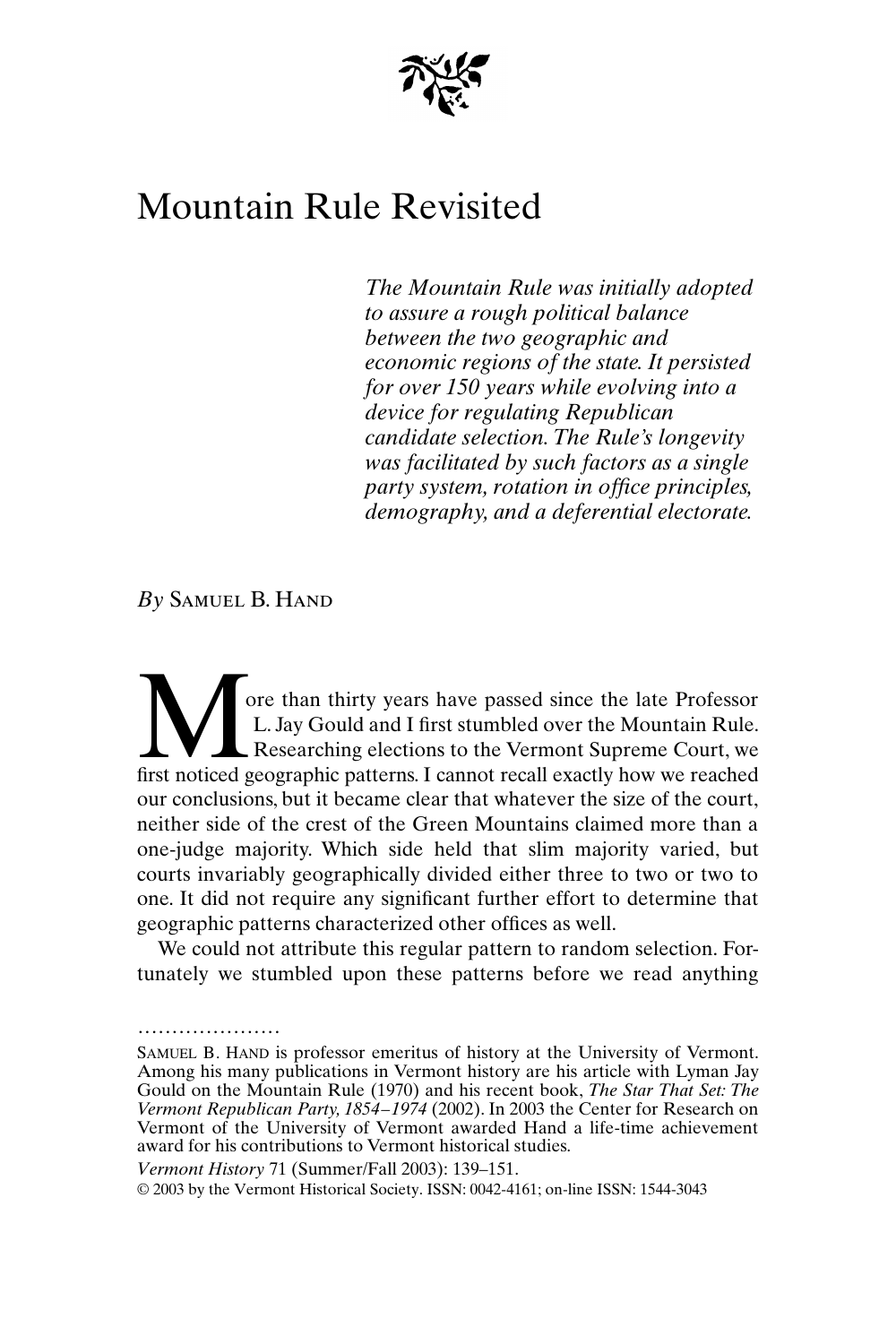about the Mountain Rule because the definitions in the literature had often become obsolete. By 1970, the Mountain Rule had become an artifact frequently reshaped during its existence to adapt to evolving political realities. The crestline of the Green Mountains that runs the length of Vermont and bisects it into eastern and western sections that the Rule addresses satisfies a purely physical definition of the boundary, but political expediency created a geography ultimately fixed by counties that crossed the crestline. Suitably impressed with our insight and erudition, we thereupon performed the academic rite of presenting a paper on the Rule and subsequently publishing it.<sup>1</sup> At the time we believed we knew everything worth knowing about the Mountain Rule. I have continued to learn more about it ever since.

The Mountain Rule was initially adopted to assure a rough political balance between the two geographic and economic regions of the state. It persisted for over 150 years while evolving into a device for regulating Republican candidate selection. The Rule's longevity was facilitated by such factors as a single party system, rotation in office principles, demography, and a deferential electorate.

A practice worthy of designation as a Mountain Rule precedes by a few months the foundation of Vermont itself in 1777. Men from the western side of the Green Mountains dominated the 1777 Committee of Safety, Vermont's ruling body prior to the first elections held under the Vermont constitution in early 1778. The east, though more heavily populated than the west, could claim only three of the twelve committeemen and one of those three, an alleged Tory, was not allowed to serve.

The first general election returned a governor elected from the west and a lieutenant governor from the east, and that pattern, a governor from the west and lieutenant governor from the east, persisted annually until 1826, with all seven of the different men elected governor from the west and all nine of the different men elected lieutenant governor from the east. One of the latter, Elisha Payne, an East Union adherent, resided in Lebanon, New Hampshire, in 1781, during Vermont's abortive imperial phase.<sup>2</sup>

The legislature implemented a policy of rotating sessions among towns located on alternate sides of the Green Mountains until after November 1805, when it named Montpelier as the permanent seat of the state legislature.3

The twelve-member Governor's Council exercised both legislative and executive powers, and until the 1790s as the House of Representatives matured, it was the center of Vermont government. Elected at large, the seats on the Governor's Council were usually evenly divided between east and west, although in unbalanced years the west most often enjoyed a seven to five advantage. In the years immediately prior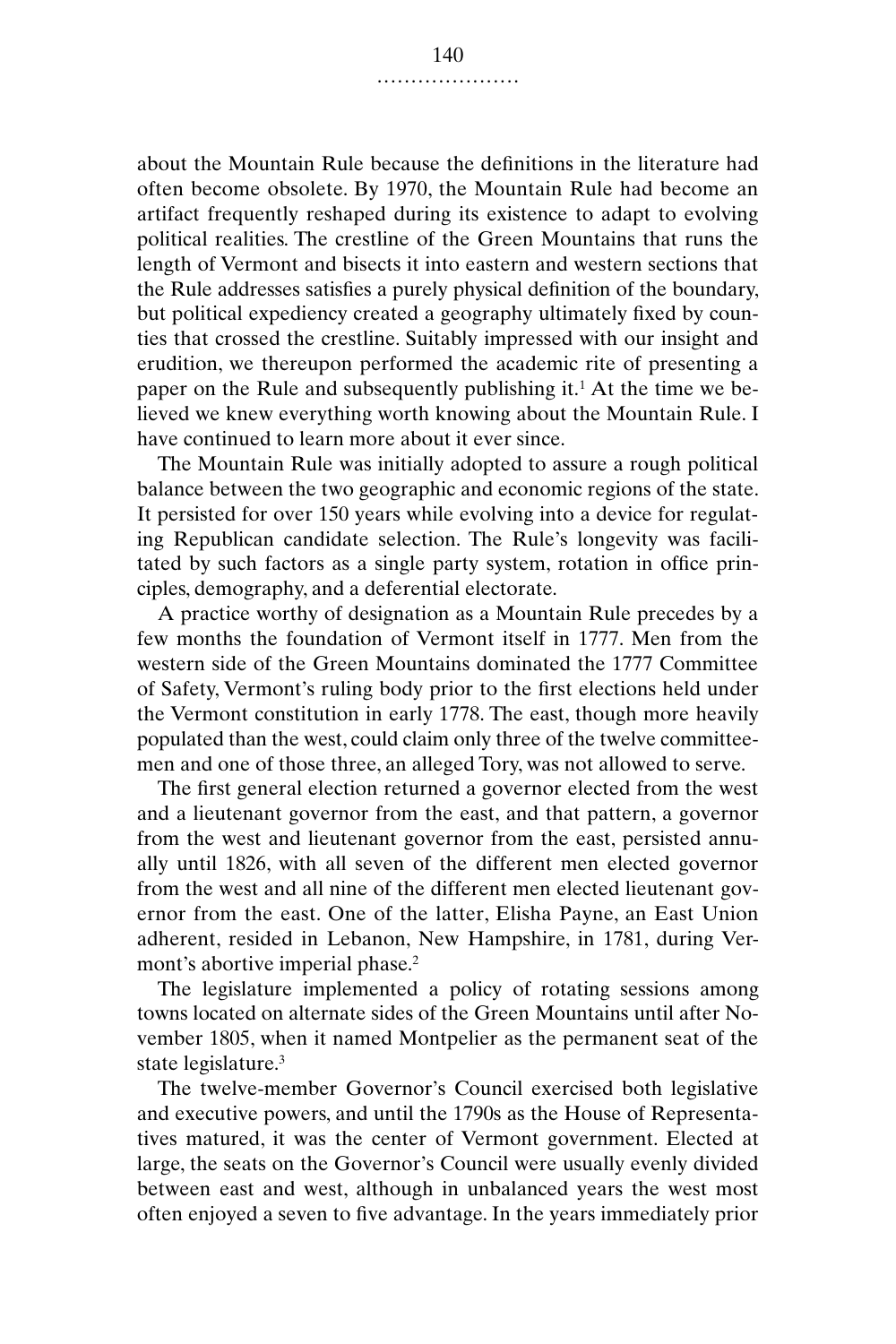to 1836, when a state senate succeeded the Council, the east enjoyed that advantage.

The Council of Censors, a thirteen-man body upon which the east also sometimes enjoyed a majority, had as its principal responsibility proposing amendments to the constitution for consideration for ratification at a state convention. Elected at large every seven years, it met from 1785 until 1869 when the Council proposed and a convention ratified an amendment for its abolition. Over the course of its existence the east most often claimed a majority, although eight of the thirteen councils had a narrow geographic split, seven to six. From 1841 through to the final council a seven to six majority alternated east-west.

Upon admission to the Union in 1791 the legislature had elected one U.S. Senator from the east and the other from the west. An informal understanding, the rule operated through the force of tradition and, except for two instances involving special circumstances (1853–1855), the practice of an eastern and a western Senate seat remained inviolate until after World War II.4

The impetus for seeking geographic balance grew out of the founders' appreciation of the formidable military, political, diplomatic, and economic differences that constituted as serious a threat to divide the state politically as did the Green Mountains physically. Geography lay at the heart of the problem. Not only did few roads connect the east with the west, but also their economies were focused in different directions. The west, in the Hudson River and more significantly the Lake Champlain watersheds, looked to Albany and New York and for the bulky produce of pioneer agriculture to Montreal and Quebec on the St. Lawrence River for its principal markets. The east, with the south-flowing Connecticut River as its principal commercial artery, depended on southern New England and the New Hampshire towns on the east bank of the river and overland routes to Boston. Sectional rivalries manifesting themselves in such maneuverings as the east and west unions and the Haldimand negotiations dictated military and diplomatic strategies. With Lake Champlain serving as a military as well as a commercial highway, dealing directly with British invasions and threats of invasions colored western judgments more deeply than they did the east. And though the potential for a British invasion remained until after the War of 1812, a Canadian focus persisted until 1823 when the Champlain Canal connected the Lake to the Hudson River and subsequently to the Erie Canal and reoriented the western section's trade routes.

By 1826 some conditions that originally gave rise to the Mountain Rule had changed. The east insisted the time had arrived for one of its own to serve as governor, and under the pressures of regional loyalties and new issues traditional political alliances dissolved. As alliances and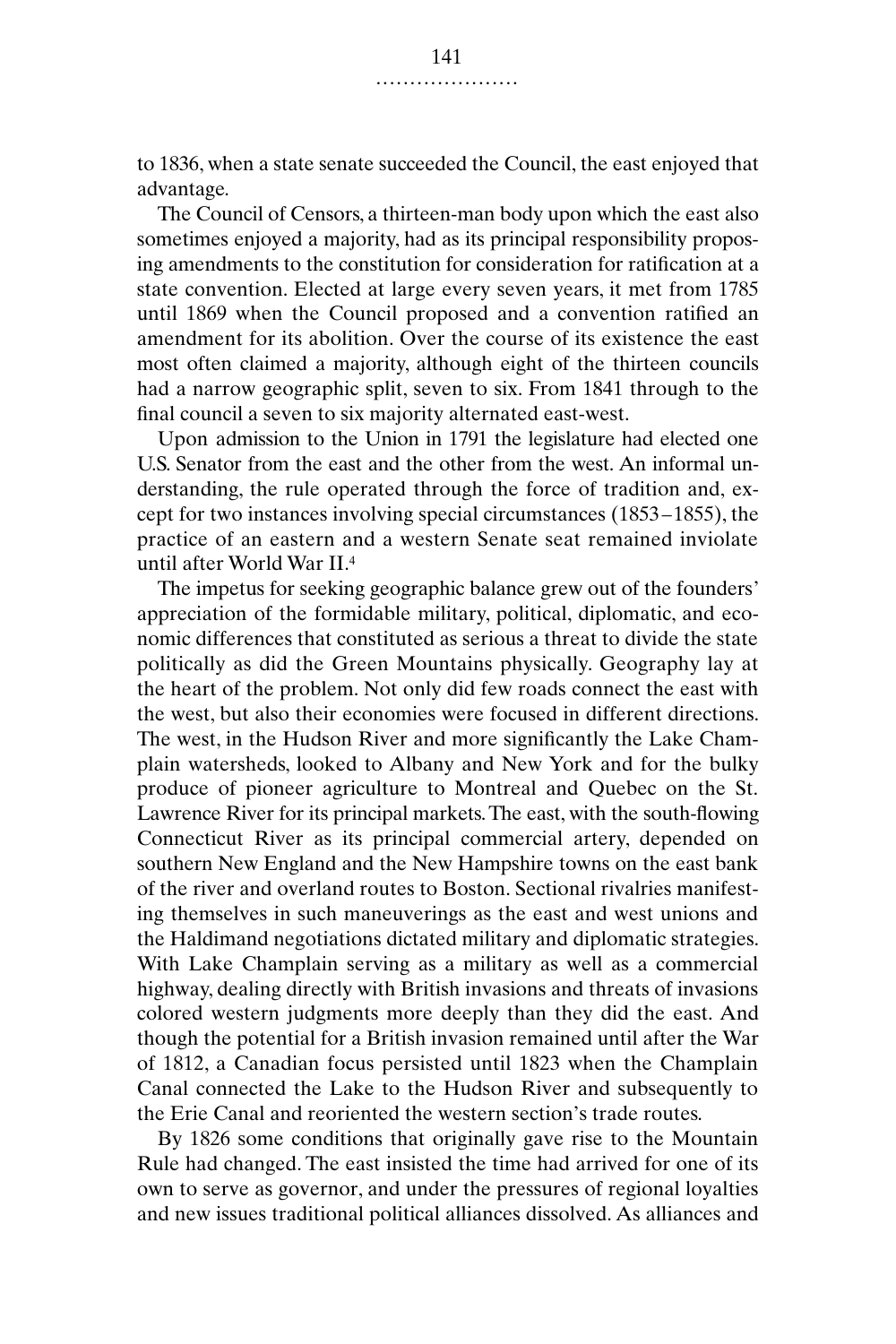established understanding shifted, application of the Mountain Rule to the governor's office became a casualty. [See table of governors and lieutenant governors, 1826–1974, below] The existing political organizations splintered into National Republicans, Democratic Republicans, Jacksonian Democrats, Whigs, and Anti-Masons. Often no party could secure the popular majority to elect the governor and other constitutional officers and as mandated by the state constitution, the choice fell to the legislature. Although both the Anti-Masons and the Whigs enjoyed a period of primacy as the state's single largest party,<sup>5</sup> of the twenty-four elections from 1830 through 1853 in fourteen instances no gubernatorial candidate received a popular majority, throwing the election into a contentious legislature. In 1835 the legislature failed to decide upon a governor, and the job went by default to the lieutenant governor.6 Annual elections, county boundary realignments, and the creation of a state senate compounded the political turmoil and no party, in Edward Brynn's telling metaphor, could fill the state's "political vacuum."7

In the 1853 statewide contests, no party, neither Whig, Democratic, nor Free Soil received a popular majority. Nor did any capture a legislative majority. It took the house thirty-one ballots to elect a speaker, and after twenty-six ballots a Free Soil-Democratic coalition chose a Democratic governor. After thirty-nine ballots it failed to agree on a U.S. Senator. The legislature anticipated that Whig Samuel Phelps, whom Whig Governor Erastus Fairbanks had appointed interim Senator upon the death of William Upham, would retain the seat until a subsequent Vermont legislature would vote a successor. But the U.S. Senate, by a 26 to 12 vote, ruled Phelps no longer entitled to the seat since the Vermont legislature had the opportunity to act. Until the following October when the legislature elected Lawrence Brainerd to complete Upham's unexpired term, Vermont occupied a single seat. A westerner like Phelps, Brainerd continued the break in the Mountain Rule until later that same session when the legislature elected Woodstock's Jacob Collamer to a full term, returning Vermont representation in the U.S. Senate to east and west seats. Until Chittenden County State's Attorney Patrick Leahy took office in January 1975 none but easterners held that seat, whether elected by the legislature or since 1920 by popular vote.<sup>8</sup>

The Brainerd and the Collamer elections marked the onset of the Republican Party and an unparalleled era of political hegemony. Republicans perfected such political mechanisms as the Mountain Rule, and through their ability to modify the Rule changed it from an instrument maintaining regional balance to a device that helped mute Republican Party controversy by limiting the pool of eligible candidates at any particular time.

Adherence to a rotation in office with succeeding candidates from al-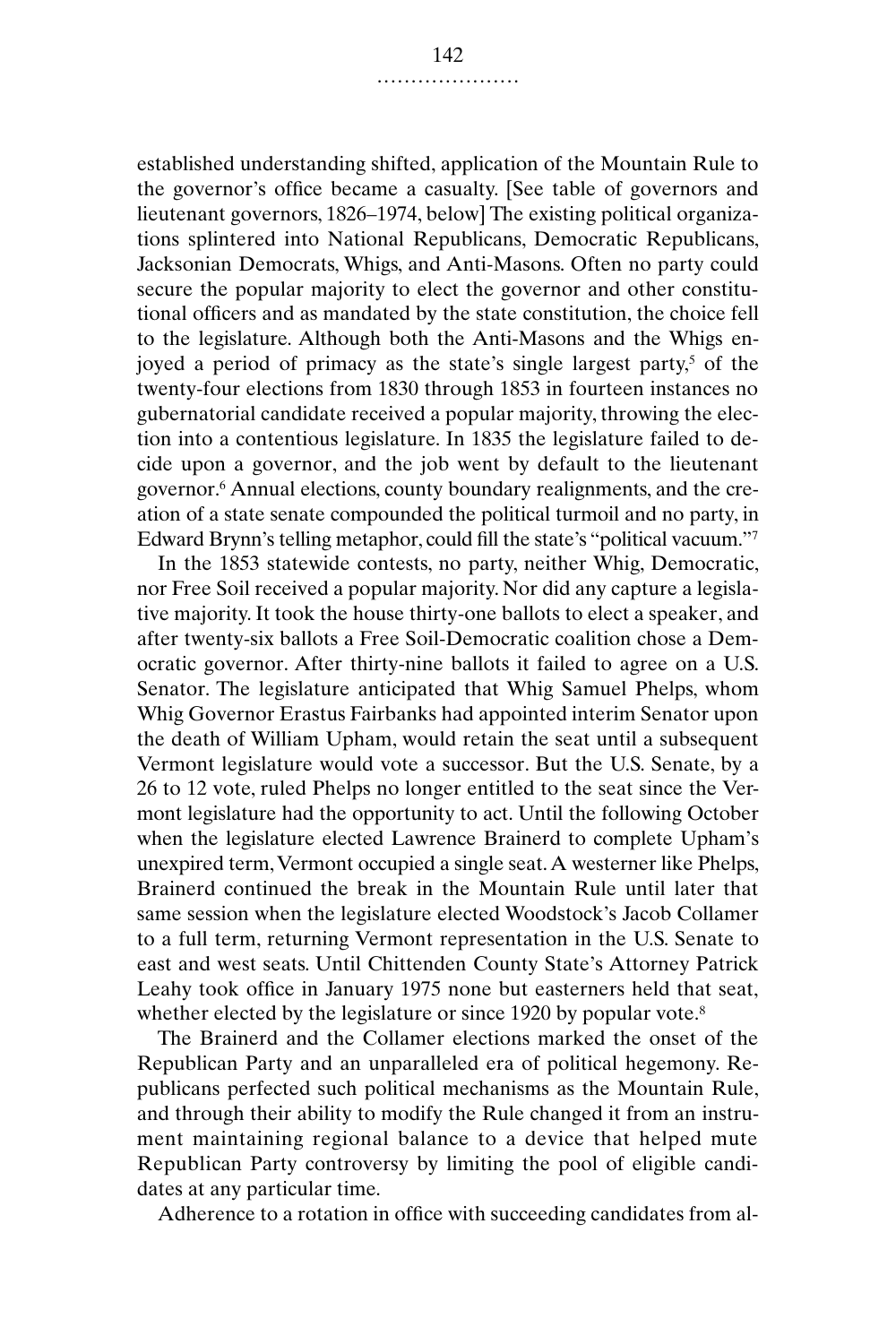ternate sides of the mountains legitimized gubernatorial candidates. The Whig Party had earlier pointed in this direction when it instituted the policy of rotation in office. From 1841 the Whigs limited governors to two years in office, an annual election and reelection. Once the Republicans came into power in 1854 they continued this policy and cemented it to sectional rotation [See table of governors and lieutenant governors].9 Political candidates abided by the Rule and offered themselves only during the appropriate years. This informal but rigidly adhered to term limit principal assured the distribution of the top state offices, and even the most ambitious candidates bided their time knowing their next best opportunity lay only four years off. Rutland maverick Percival Clement, who had bolted the Republican Party to run for governor as the Local Option candidate in 1902, waited until 1906, when a western year had come around again, to run as a Democrat. Presumably accepted practice, even for a lapsed Republican, required observance of the Mountain Rule to legitimatize a candidacy.

In 1870 after the adoption of a constitutional amendment providing for two-year terms, a state nominating convention fought out whether implementation of the Mountain Rule allowed two terms or a single term of two years. The latter won out and persisted until after the 1927 flood when in 1928 Governor John Weeks won election to a second two-year term. This inaugurated a new tradition permitting four years in office before rotating to the opposite side of the mountain. Perhaps most remarkable, earlier when the direct primary replaced the party caucus in 1916, the Rule had remained in force.

As noted in the table below, the lieutenant governor provided a mirror image of the governor's office.

The Rule had its critics. Proponents of scientific management were particularly vocal. In 1916, recurring charges "that the mountain rule in our state politics is obsolete and out of date and that it should be abolished" provoked former Governor Edward C. Smith to come to its defense. He believed that "to the mountain line, more than to any other factor or multitude of factors is due the glorious record of this state in the affairs of this nation." In his judgment "to abandon the rule would be to tear away at the foundation of our strength and to sow the seed of discord and internal conflict in our political life."10

U.S. congressional districts, having once eluded Mountain Rule dictates, developed their own variant of its principles and fixed the Rule's geography after the 1880 census numbers reduced Vermont to two districts. The state legislature established the two districts for 1882 as the western and eastern districts. The first congressional district, the western district, consisted of Addison, Bennington, Chittenden, Franklin, Grand Isle, Lamoille, and Rutland counties. Caledonia, Essex,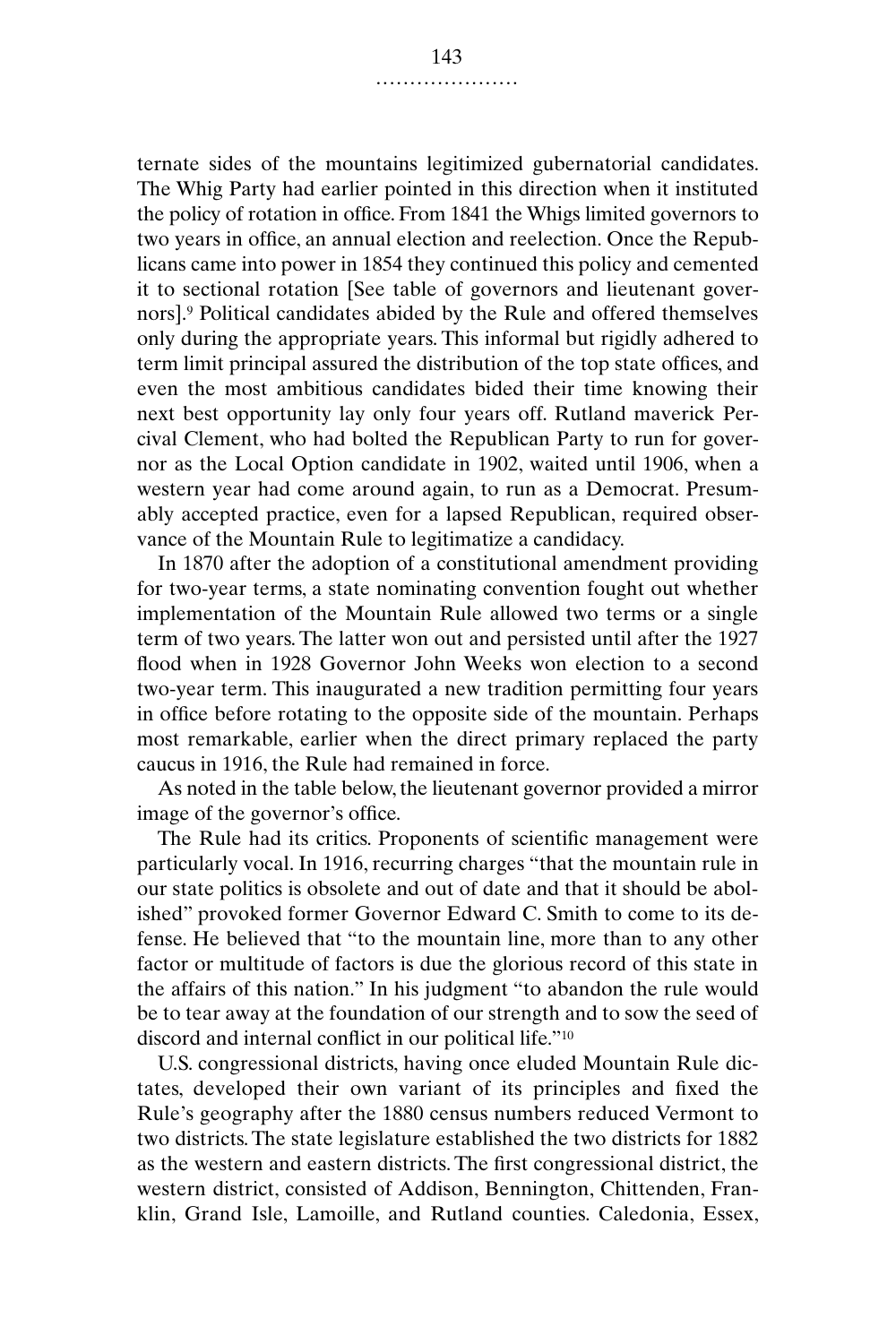Orange, Orleans, Washington, Windham, and Windsor counties constituted the second, the eastern district. This confirmed the political geography of the Mountain Rule and stands as the only instance when Vermont formalized it into law. Until then, while legislators might strain to form congressional districts that roughly conformed to Mountain Rule protocol, they encountered formidable obstacles. Districts were primarily fashioned along county lines, and counties did not remain fixed during the early years while the population density moved north. Vermont did not organize its full complement of counties until the incorporation of Lamoille County in 1835. Between 1791 when Vermont entered the Union until 1835, the legislature added six counties, requiring the frequent readjustment of congressional districts to conform to existing county boundaries. Furthermore, the original counties hardly respected Mountain Rule geography. Chittenden County, as an example, once claimed towns that were later included in Orleans, Lamoille, and Washington counties, and to this day counties claim towns on both sides of the crest of the mountains. To compound matters further the Vermont delegations to the U.S. House of Representatives have ranged from a high of six to a low of one and have included every number in between.

Population disparities also differentiated the sections. Until approximately 1870, the east contained more people than the west, and that, along with variations in county populations, made it impossible to draw congressional districts with contiguous counties that conformed strictly to geographic dictates of the Mountain Rule. The legislature often found it necessary to trade towns among counties to meet population requirements. In the elections of 1814, 1816, and 1818, when Vermont was a single at-large district electing six representatives, it elected three congressmen from the east and three from the west.

The Vermont legislature has passed at least eighteen legislative acts redistricting the state.11 The first, in January 1791, uncertain whether Congress would allot three or two congressmen, provided for both contingencies and anticipated transmontane districts. The state, actually limited to two seats, divided them geographically by eastern and western counties. The east-west pattern was continued when Vermont held four seats (1802–1810). When the state possessed three or five districts it always had two districts that included counties from both sides of the mountain.12 In 1882, and for fifty years thereafter, with the sections roughly equal in population, districting corresponded to the Mountain Rule.13 In 1932 when the state lost one representative, the state law that established Vermont's single at-large district provided that if Vermont ever regained a second congressman, the congressional districts should revert to their pre-1932 borders. Given the population shifts that have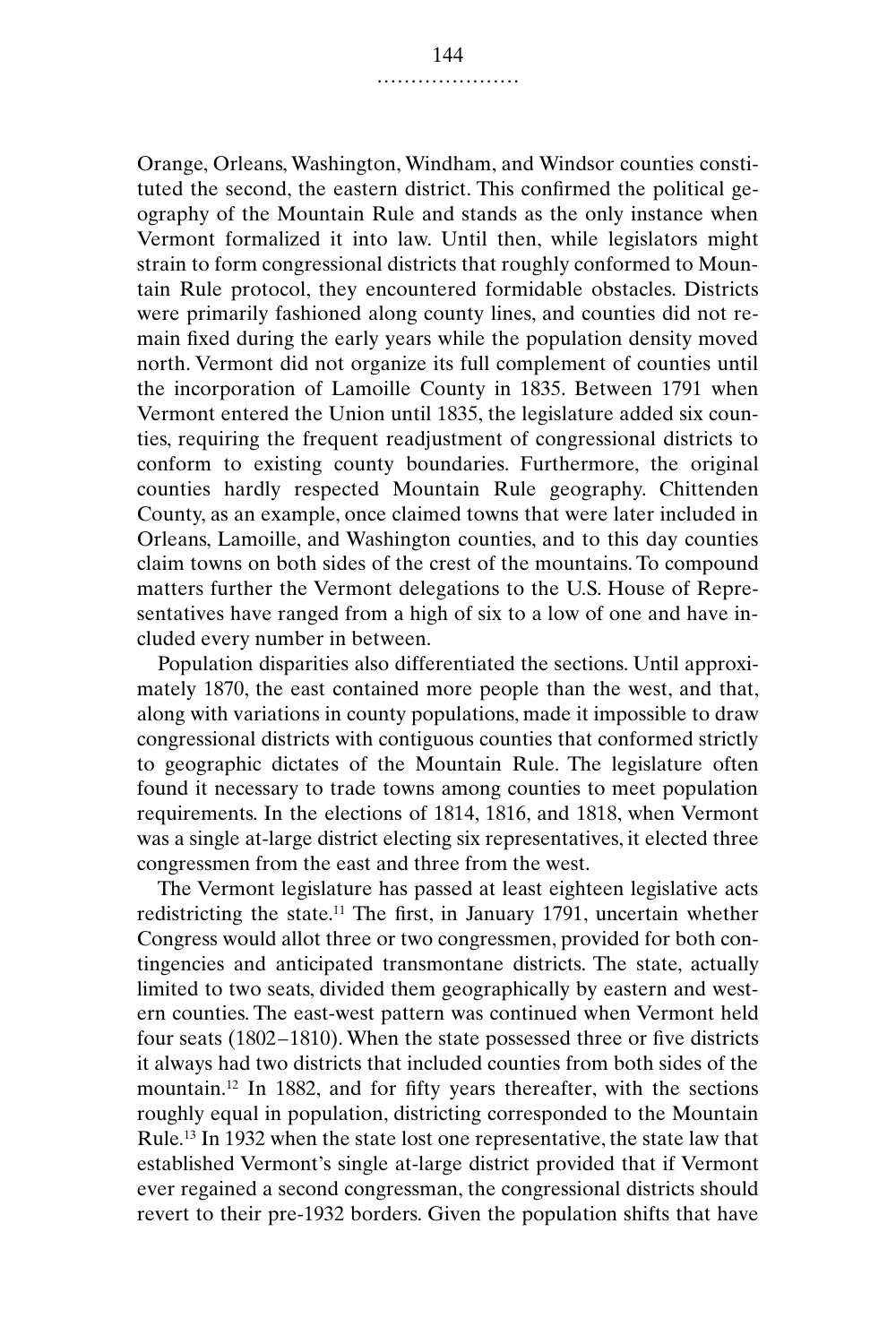occurred since then, in the unlikely event Vermont would ever regain a second seat such districting would be disallowed as violating constitutional dictates.14

The application of the Rule to a wide variety of political offices demonstrates its broad acceptance as a valuable contrivance, but perhaps nothing better illustrates a dedication to its spirit than the 1932 law dictating the restoration of pre-1932 congressional districts should Vermont ever regain a second representative. The law testifies as a commitment to the century and a half tradition, even though it had drawn increasing fire as politically obsolete and an impediment to efficient government.

The charges against the Rule possessed considerable merit. But we must preface further remarks with a brief narrative of the Rule's abandonment. Apportioning the state down to one congressional seat ended its historic application to that office, and rotation in office has never been a feature of federal offices in Vermont. Since it became a single seat district in 1932 only two incumbents have failed in attempts at reelection.

By 1934 the state's population distribution gave the west a two-seat edge in the state senate, and the aggregate totals remained sixteen to fourteen until 1965 when a federal court struck down the Vermont constitutional provision entitling every county to at least one senator. In the years preceding the 1965 reapportionment mandated by the court, the House breakdown was 132 eastern seats and 114 western seats,15 but by then such geographic determinants had long begun to shed even their symbolic significance. The Rule in regard to the office of lieutenant governor fell in 1940 when Mortimer Proctor, after having served as speaker of the house and president *pro tempore* of the senate, overwhelmed his eastern opponent in the Republican primary for lieutenant governor by a two-to-one margin to win the lieutenant governor nomination. Teamed with fellow westerner William Wills, they broke precedent by becoming governor and lieutenant governor from the same side of the state. At least one close observer thought it "remarkable" that the election occurred "without the Mountain Rule question being seriously raised."16 In 1944 Proctor succeeded to the governor's office. For the first time since 1860, when the Republicans had accorded Erastus Fairbanks his "entitlement" to a second year in office, successive governors came from the same side of the mountains. Abandoning the Rule in 1940 and 1944 drew little comment; it evoked even less comment in 1946 when easterner Ralph Flanders won election to the U.S. Senate to succeed westerner Warren Austin.

Advocates of a longer executive tenure than allowed under the Mountain Rule voiced its most vigorous criticism. Earlier generations of Vermonters had linked civic virtue to the ideal of an apolitical chief executive, someone who served when called, executed the responsibilities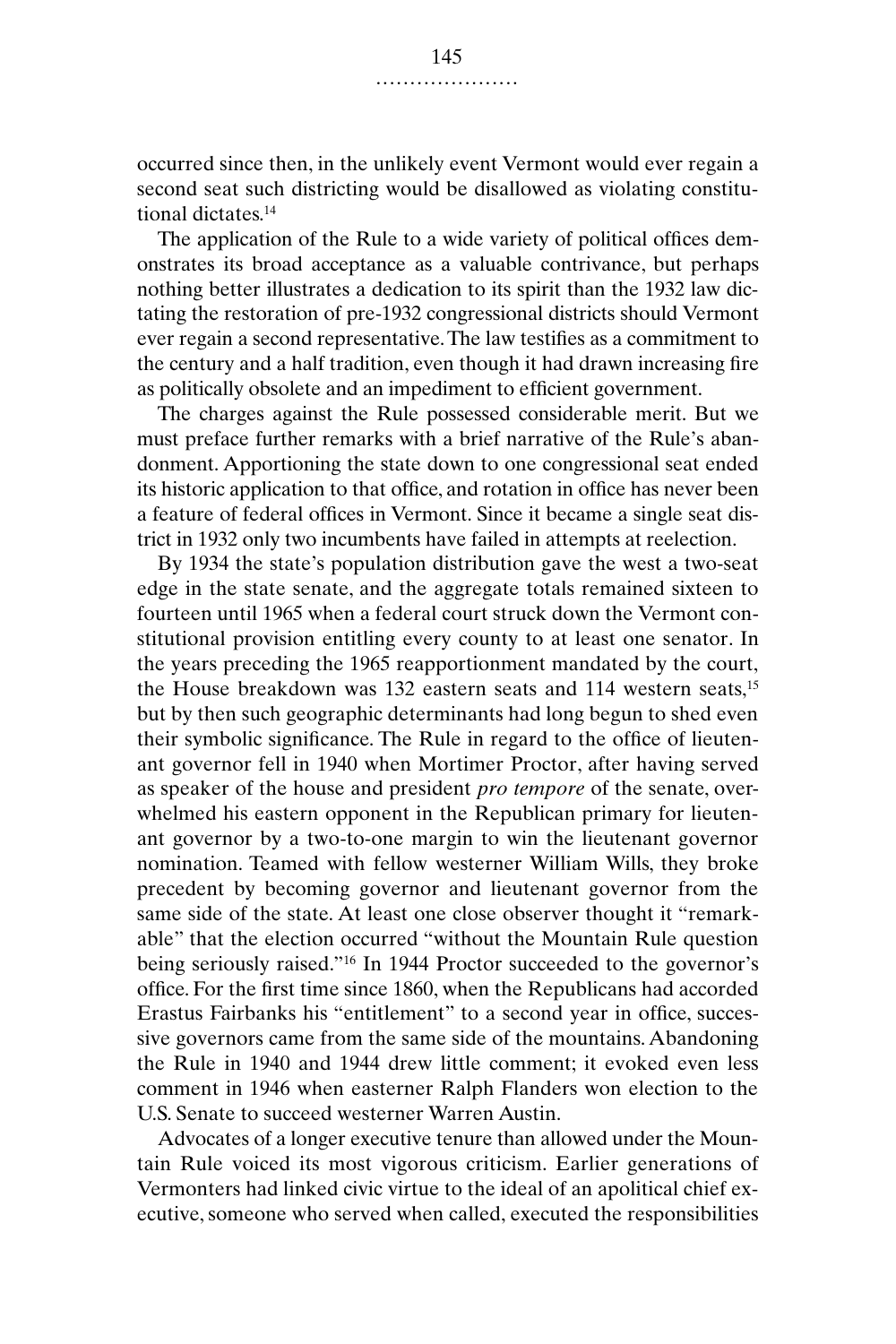of office, and then, after a brief tenure, stepped aside to pass the office on to others.17 Proponents of greater government efficiency and scientific management subsequently advocated a stronger executive and longer terms. In the fall of 1927 the Burlington *Free Press*, a persistent advocate of the latter position, editorialized how twenty-two states had adopted four-year gubernatorial terms and were "thus spared the persistent biennial growing pains of embryo executives." Prior efforts to extend term lengths had failed to generate public enthusiasm, but the *Free Press* thought the state "could do worse" than reelect the current governor.18 The Great Flood of 1927, shortly following the editorial, washed the Rule as it was then applied from its moorings. In 1928 Governor John Weeks confirmed a persistent rumor when he announced he would seek reelection to complete the flood recovery program he had initiated. Weeks easily won reelection, but his radical departure from past precedent called for negotiations and a new understanding. Stanley Wilson, an easterner and former speaker of the house, abandoned his plans to seek the governor's office and campaigned for lieutenant governor instead. Managing 51 percent of the vote in a three-man primary, he assumed the mantle of heir apparent.

Two two-year terms became central to this emerging instant "tradition." The two-year gubernatorial limit first imposed by the Whigs in 1841 was rejected and four years became the norm. The new Rule also differed from its predecessor by imposing a succession ladder to determine eligibility [See table of governors and lieutenant governors]. Prior service in the legislature and as lieutenant governor, though not an unusual career pattern for governors, had hardly achieved the status of an informal mandate. In 1836 Silas Jenison became the first lieutenant governor to win election as governor. Since then, until 1930, only thirteen of Vermont's thirty-eight governors have shared that distinction. In 1930 it became institutionalized. From Wilson through Mortimer Proctor, all five governors served as lieutenant governor and in the legislature, and only Charles Smith failed to serve as speaker of the house or president *pro tempore* of the senate. In 1946, when for the only time in state history an incumbent, Mortimer Proctor, lost renomination in the party primary, his defeat exposed frustration over this succession ladder that helped quench possible future efforts to reimpose the Rule.

The 1946 elections had served as a political homecoming for legions of World War II veterans, and they and their adherents used the occasion to fulminate against a succession ladder that restricted their entry into the corridors of power. A Republican gubernatorial aspirant, former Colonel Ernest W. Gibson Jr., a combat veteran who had seen military service since before the Japanese attack on Pearl Harbor, focused the opposition. He had previously served as Windham County state's attor-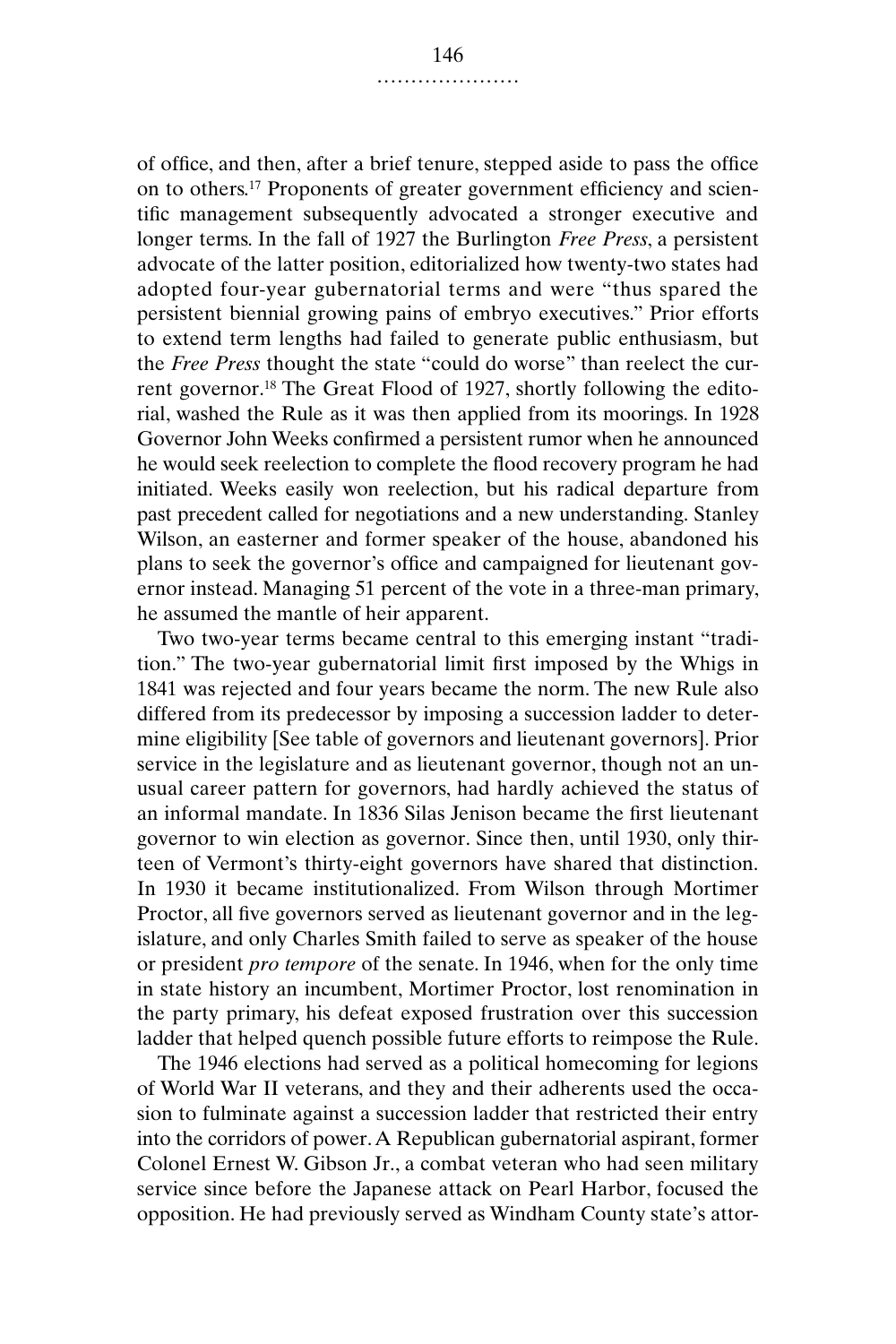ney and as interim U.S. Senator after the death of his father, but these did not constitute succession-ladder credentials. Gibson, choosing to ignore whatever claims he might have as an easterner, attacked the "outmoded" gubernatorial "succession rule" as an "unwholesome practice" that kept "able men at the height of their ability" from seeking high political office.<sup>19</sup> The message resonated among Vermont voters, and Gibson displaced Proctor as his party's nominee. The concurrent U.S. Senate race pitted two easterners, Ralph Flanders and Sterry Waterman, in the Republican primary to fill Warren Austin's seat, making the repudiation of the Mountain Rule in regard to that seat inevitable. The subsequent rise of two competitive parties in the 1960s and the 1970s rendered a system of sectional rotation to statewide office, especially one tied to a succession ladder, neither achievable nor practical. The Rule no longer served the purposes for which it was cultivated, and it withered.

Nonetheless, some remnants of the Rule persisted in state senate and house districts, particularly those situated along the ridge of the Green Mountains. But the frequency decreased as representatives began serving consecutive terms. Even where representatives did not serve consecutive terms, the records do not always clarify whether a geographic shift occurred because of Mountain Rule dictates, a variation of the rotation in office principle, or to some other cause. Peru, a town in northwestern Bennington County, provides an interesting illustration. From 1808 until 1831, except for 1828, only Peter Dudley represented Peru in the house. In 1811, '13, '15, and '17, however, the town had no representation, perhaps because the unrepresented years occurred when Dudley stepped aside to allow election of someone from the other side of the mountain, though the fact that he and a predecessor also served consecutive terms casts doubt on that explanation. By the 1840s towns began following a more regular turnover in their representatives that corresponds closely to the Whig-Republican "serve and out" principle. The pattern, common in many towns and while frequently referred to as a little Mountain Rule, may often denote rotation in office without regard to geographic distribution.

Senate seats, though distributed among various county towns, generally went to people from the largest towns. After the implementation of the direct primary the largest city or towns dominated senate delegations to an even greater extent. Nonetheless, Mountain Rule principles still occasionally obtained. In 1958 Gertrude Mallary did not run for reelection to the Vermont Senate, "bowing to the so-called Mountain Rule in Orange County when a candidate from the west side of the county announced."20 By 1975, however, when Patrick Leahy succeeded George Aiken to the U.S. Senate, most Vermonters hardly remembered there had ever been any such thing as a Mountain Rule.<sup>21</sup>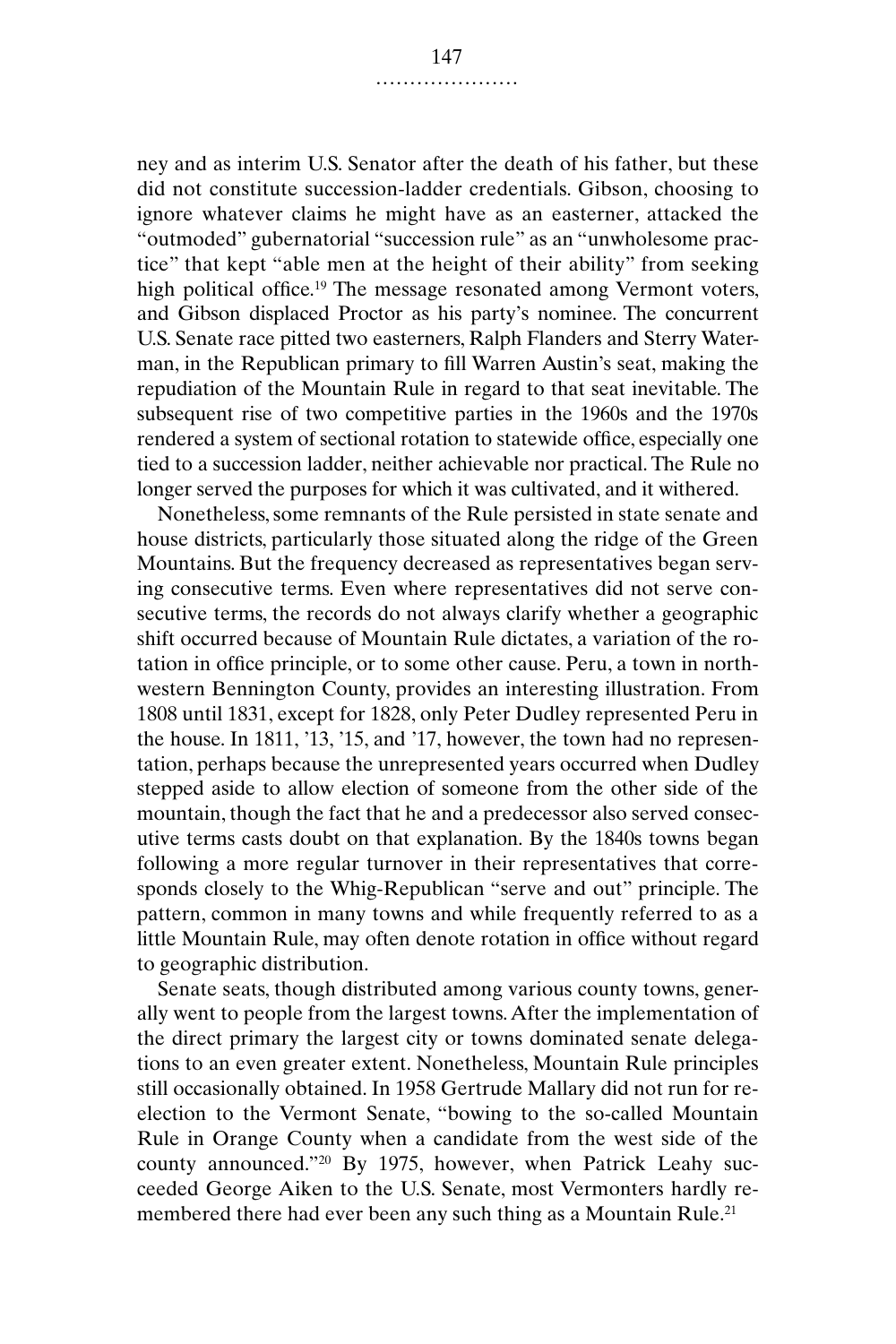| Governor             | Mt.<br>Side | Year<br>Elected | Lt. Governor        | $Mt$ .<br>Side |
|----------------------|-------------|-----------------|---------------------|----------------|
|                      |             |                 |                     |                |
| 1 Year Term          |             |                 |                     |                |
| Butler, Ezra         | East        | 1826            | Leland, Aaron       | East           |
| Butler, Ezra         | East        | 1827            | Olin, Henry         | West           |
| Crafts, Samuel       | East        | 1828            | Olin, Henry         | West           |
| Crafts, Samuel       | East        | 1829            | Olin, Henry         | West           |
| Crafts, Samuel       | East        | 1830            | Olin, Henry         | West           |
| Palmer, William      | East        | 1831            | Egerton, Lebbeus    | East           |
| Palmer, William      | East        | 1832            | Egerton, Lebbeus    | East           |
| Palmer, William      | East        | 1833            | Egerton, Lebbeus    | East           |
| Palmer, William      | East        | 1834            | Egerton, Lebbeus    | East           |
|                      |             | 1835            | Jenison, Silas*     | West           |
| Jenison, Silas       | West        | 1836            | Camp, Davis         | East           |
| Jenison, Silas       | West        | 1837            | Camp, Davis         | East           |
| Jenison, Silas       | West        | 1838            | Camp, Davis         | East           |
| Jenison, Silas       | West        | 1839            | Camp, Davis         | East           |
| Jenison, Silas       | West        | 1840            | Camp, Davis         | East           |
| Paine, Charles       | East        | 1841            | Ranney, Waitstill   | East           |
| Paine, Charles       | East        | 1842            | Ranney, Waitstill   | East           |
| Mattocks, John       | East        | 1843            | Eaton, Horace       | East           |
| Slade, William       | West        | 1844            | Eaton, Horace       | East           |
| Slade, William       | West        | 1845            | Eaton, Horace       | East           |
| Eaton, Horace        | East        | 1846            | Sargent, Leonard    | West           |
| Eaton, Horace        | East        | 1847            | Sargent, Leonard    | West           |
| Coolidge, Carlos     | East        | 1848            | Pierpoint, Robert   | West           |
| Coolidge, Carlos     | East        | 1849            | Pierpoint, Robert   | West           |
| Williams, Charles    | West        | 1850            | Converse, Julius    | East           |
| Williams, Charles    | West        | 1851            | Converse, Julius    | East           |
| Fairbanks, Erastus   | East        | 1852            | Kitteridge, William | West           |
| Robinson, John       | West        | 1853            | Kidder, Jefferson   | West           |
| Royce, Stephen       | West        | 1854            | Fletcher, Ryland    | East           |
| Royce, Stephen       | West        | 1855            | Fletcher, Ryland    | East           |
| Fletcher, Ryland     | East        | 1856            | Slade, James W.     | West           |
| Fletcher, Ryland     | East        | 1857            | Slade, James W.     | West           |
| Hall, Hiland         | West        | 1858            | Burnam, Martin      | East           |
| Hall, Hiland         | West        | 1859            | Burnam, Martin      | East           |
| Fairbanks, Erastus   | East        | 1860            | Underwood, Levi     | West           |
| Holbrook, Frederick  | East        | 1861            | Underwood, Levi     | West           |
| Holbrook, Frederick  | East        | 1862            | Dillingham, Paul    | East           |
| Smith, J. Gregory    | West        | 1863            | Dillingham, Paul    | East           |
| Smith, J. Gregory    | West        | 1864            | Dillingham, Paul    | East           |
| Dillingham, Paul     | East        | 1865            | Gardner, Abraham B. | West           |
| Dillingham, Paul     | East        | 1866            | Gardner, Abraham B. | West           |
| Page, John B.        | West        | 1867            | Thomas, Stephen     | East           |
| Page, John B.        | West        | 1868            | Thomas, Stephen     | East           |
| Washburn, Peter T.** | East        | 1869            | Hendee, George W.   | West           |

Governors/Lt. Governors, 1826–1974

*(continued)*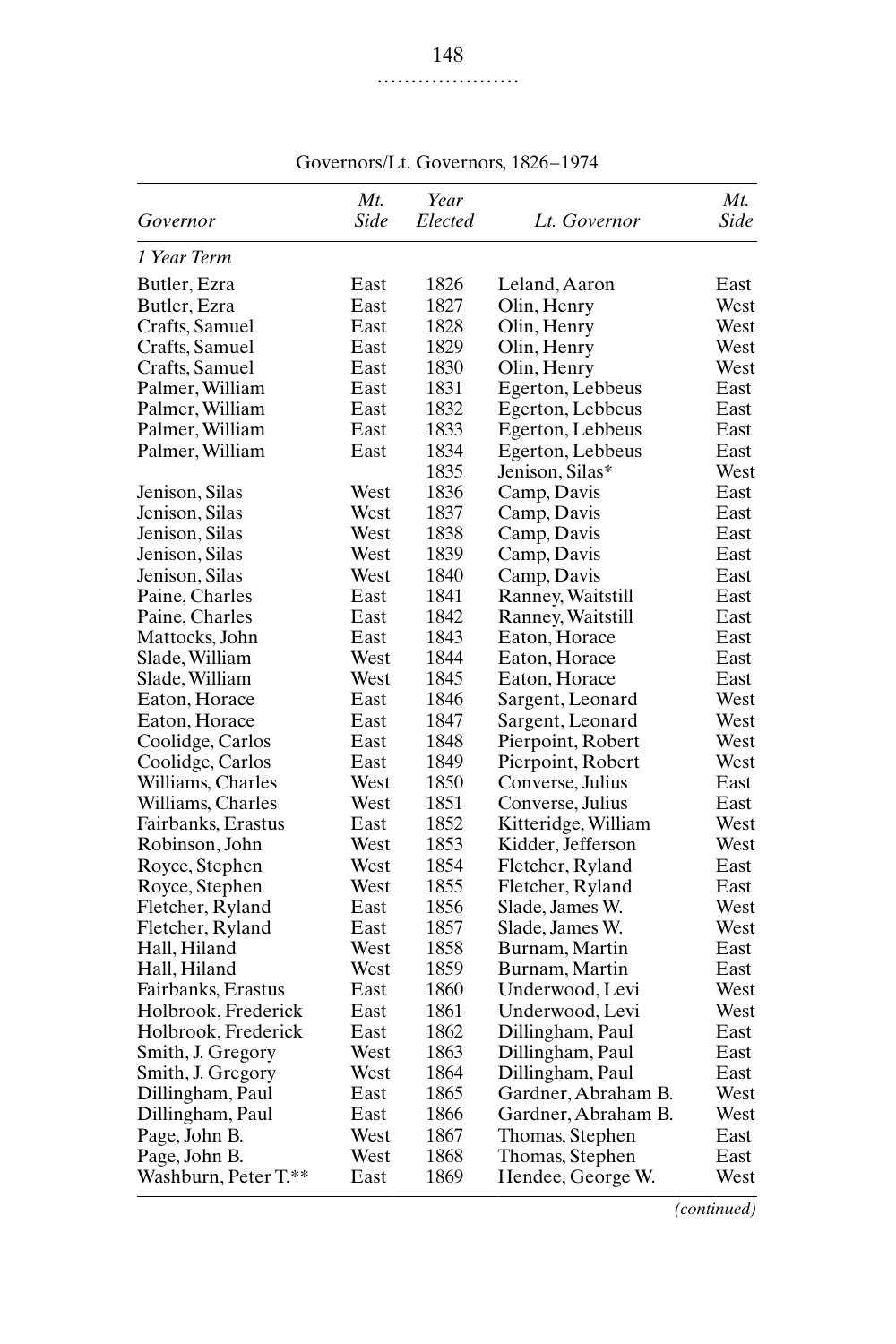|                     | Mt.  | Year    |                       | Mt.  |
|---------------------|------|---------|-----------------------|------|
| Governor            | Side | Elected | Lt. Governor          | Side |
| Rule Modified       |      |         |                       |      |
| 2 Year Term         |      |         |                       |      |
| Stewart, John W.    | West | 1870    | Dale, George          | East |
| Converse, Julius    | East | 1872    | Taft, Russell S.      | West |
| Peck, Asabel        | West | 1874    | Hinckley, Lyman       | East |
| Fairbanks, Horace   | East | 1876    | Proctor, Redfield     | West |
| Proctor, Redfield   | West | 1878    | Colton, Eban R.       | East |
| Farnham, Roswell    | East | 1880    | Barstow, John J.      | West |
| Barstow, John J.    | West | 1882    | Pingree, Samuel E.    | East |
| Pingree, Samuel E.  | East | 1884    | Ormsbee, Ebenezer     | West |
| Ormsbee, Ebenezer   | West | 1886    | Fuller, Levi K.       | East |
| Dillingham, William | East | 1888    | Woodbury, Urban A.    | West |
| Page, Carroll       | West | 1890    | Fletcher, Henry A.    | East |
| Fuller, Levi        | East | 1892    | Stranahan, F. Stewart | West |
| Woodbury, Urban     | West | 1894    | Mansur, Zephar        | East |
| Grout, Josiah       | East | 1896    | Fisk, Nelson W.       | West |
| Smith, Edward       | West | 1898    | Bates, Henry C.       | East |
| Stickney, William   | East | 1900    | Allen, Martin F.      | West |
| McCullough, John    | West | 1902    | Stanton, Zed S.       | East |
| Bell, Charles       | East | 1904    | Stearns, Charles H.   | West |
| Proctor, Fletcher   | West | 1906    | Prouty, George H.     | East |
| Prouty, George H.   | East | 1908    | Mead, John A.         | West |
| Mead, John A.       | West | 1910    | Slack, Leighton P.    | East |
| Fletcher, Allen     | East | 1912    | Howe, Frank E.        | West |
| Gates, Charles      | West | 1914    | Darling, Hale K.      | East |
| Graham, Horace      | East | 1916    | Hulburd, Roger        | West |
| Clement, Percival   | West | 1918    | Stone, Mason          | East |
| Hartness, James     | East | 1920    | Foote, Abram W.       | West |
| Proctor, Redfield   | West | 1922    | Billings, Franklin    | East |
| Billings, Franklin  | East | 1924    | Farmsworth, Walter    | West |
| Weeks, John         | West | 1926    | Jackson, Hollister    | East |
| Weeks, John         | West | 1928    | Wilson, Stanley       | East |
| Wilson, Stanley     | East | 1930    | Williams, Benjamin    | West |
| Wilson, Stanley     | East | 1932    | Smith, Charles M.     | West |
| Smith, Charles M.   | West | 1934    | Aiken, George D.      | East |
| Aiken, George D.    | East | 1936    | Wills, William H.     | West |
| Aiken, George D.    | East | 1938    | Wills, William H.     | West |
| Rule Broken         |      |         |                       |      |
| Wills, William H.   | West | 1940    | Proctor, Mortimer     | West |
| Wills, William H.   | West | 1942    | Proctor, Mortimer     | West |
| Proctor, Mortimer   | West | 1944    | Emerson, Lee          | East |
| Gibson, Ernest W.   | East | 1946    | Emerson, Lee          | East |
| Gibson, Ernest W.   | East | 1948    | Arthur, Harold        | West |
| Emerson, Lee        | East | 1950    | Johnson, Joseph       | East |

Governors/Lt. Governors, 1826–1974

*(continued)*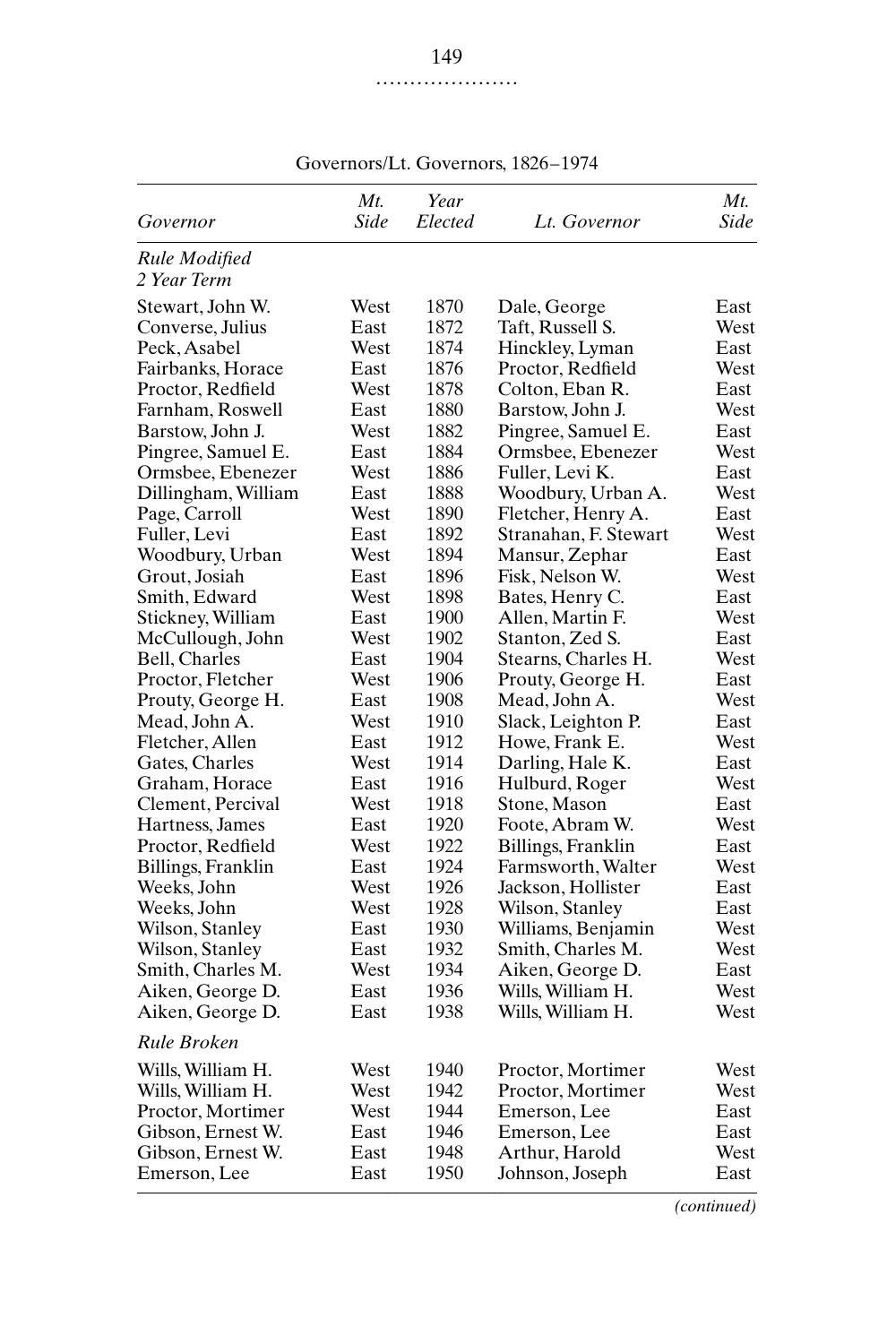| Governor            | Mt<br>Side | Year<br>Elected | Lt. Governor     | $Mt$ .<br>Side |
|---------------------|------------|-----------------|------------------|----------------|
| Emerson, Lee        | East       | 1952            | Johnson, Joseph  | East           |
| Johnson, Joseph     | East       | 1954            | Bailey, Consuelo | West           |
| Johnson, Joseph     | East       | 1956            | Stafford, Robert | West           |
| Stafford, Robert    | West       | 1958            | Babcock, Robert  | West           |
| Keyser, F. Ray, Jr. | East       | 1960            | Foote, Ralph     | West           |
| Hoff, Philip        | West       | 1962            | Foote, Ralph     | West           |
| Hoff, Philip        | West       | 1964            | Daley, John A.   | West           |
| Hoff, Philip        | West       | 1966            | Daley, John A.   | West           |
| Davis, Deane        | East       | 1968            | Hayes, Thomas    | West           |
| Davis, Deane        | East       | 1970            | Burgess, John S. | East           |
| Salmon, Thomas      | East       | 1972            | Burgess, John S. | East           |
| Salmon, Thomas      | East       | 1974            | Burns, Brian D.  | West           |

Governors/Lt. Governors, 1826–1974

\* Served as Acting Governor

\*\* Died in office

## **NOTES**

<sup>1</sup> Lyman Jay Gould and Samuel B. Hand, "A View from the Mountain: Perspectives of Vermont's Political History," in *Growth and Development in Vermont*, Reginald L. Cook, ed., The Vermont Academy of Arts and Sciences, Occasional Paper 5 (1970) pp. 19–24. Reprinted in H. Nicholas Muller III and Samuel B. Hand, *In a State of Nature* (Montpelier, Vt.: Vermont Historical Society, 1982): 186–190.

<sup>2</sup> In 1778 sixteen New Hampshire towns were temporarily annexed to Vermont and in 1781 thirty-four towns. Also during that latter year fifteen New York towns were annexed.

<sup>3</sup> Since some annual sessions convened on as many as three separate occasions often in different towns on the same side of the mountain, it is important to note the inclusive dates of the annual sessions to best follow the pattern.

<sup>4</sup> In 1946 Ralph Flanders (Springfield) replaced Warren Austin (Burlington) in what up to then had been the western seat.

<sup>5</sup> See Kenneth A. Degree, "Anticipating Antimasonry: The Vermont Gubernatorial Election of 1826," forthcoming in *Vermont History*, 72 (Winter/Spring 2004).

<sup>6</sup> Silas Jenison assumed office as acting governor and was subsequently elected in his own right. He was the first governor who could claim birth in Vermont.

<sup>7</sup> Edward Brynn, "Vermont's Political Vacuum of 1844–1856 and the Emergence of the Republican Party," *Vermont History*, 38, no. 3 (Spring 1970): 113–123.

<sup>8</sup> The first primary election for a western senator was in 1916. The first primary for the eastern senate seat was in 1920.

<sup>9</sup> The deviation, the single term for Erastus Fairbanks, was to grant him his "entitlement" to a second term that he had been "denied" in 1853 after he had won a plurality as a Whig.

<sup>10</sup> E. C. Smith "State Expenditures," *The Vermonter*, 21, no. 8 (Autumn 1916): 203–204.

<sup>11</sup> For a convenient listing of legislative acts see Robert Hagerman ed., *Election Records, State of Vermont: Representatives to Congress 1804–1958 & U.S. Senators, 1914–1858* (Montpelier, Vt.: Secretary of State, 1979). See also John H. Long ed., *New Hampshire Vermont Atlas of Historical County Boundaries* (New York: Simon and Shuster, 1933).

<sup>12</sup> For a convenient historic breakdown of congressional districts see *Vermont Legislative Directory and State Manual, 1971–1972* (Montpelier, Vt.: Secretary of State) pp. 288, 289.

<sup>13</sup> It should be noted that with two Representatives the congressional district defined the area from which eligible Senate candidates were drawn. Given name recognition and other related factors this gave Representatives an advantage to campaign for the Senate upon the death or retirement of the Senator from their side of the mountain and marked that office as an entry office to the